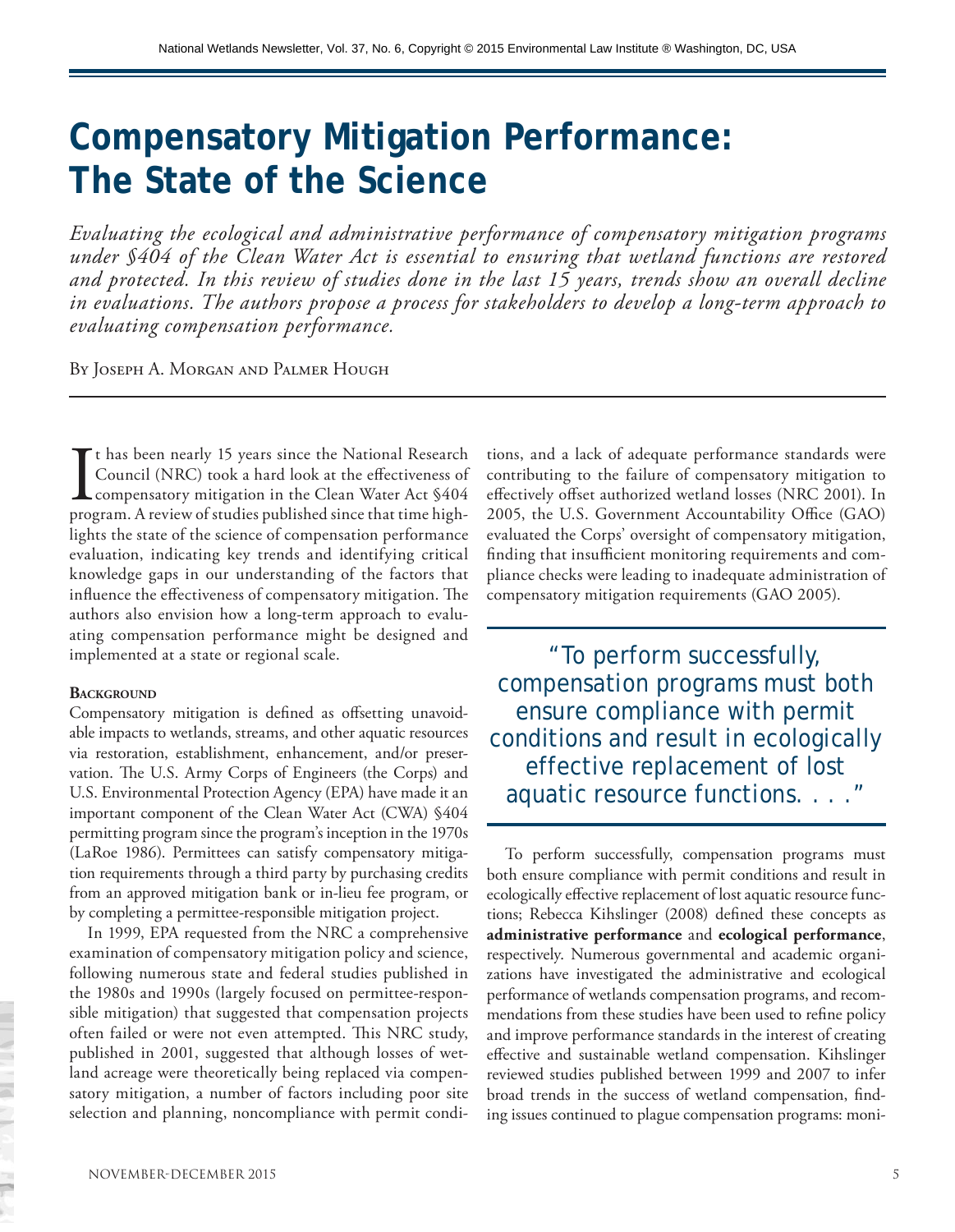toring and long-term management requirements were often unmet by permittees, while inadequate performance standards led to poor compensation sites being deemed successful.

In 2008, the Corps and EPA jointly issued regulations revising and clarifying standards for compensatory mitigation projects and specifically implementing the recommendations of the NRC (2001). Among other clarifications, the 2008 Mitigation Rule:

- • Established equivalent standards and criteria to be applied to all compensation projects—mitigation banks, in-lieu fee projects, as well as permittee-responsible mitigation;
- • Emphasized a watershed approach for selecting appropriate compensation project locations, designs, and goals;
- • Required assurance of long-term protection and management of compensation sites; and
- Established a preference for credits purchased from mitigation banks and in-lieu fee programs (over use of permitteeresponsible compensation) to offset permitted impacts since they typically consolidate compensatory mitigation projects where ecologically appropriate, use a watershed approach to site selection and design, provide a greater level of financial planning and scientific expertise, reduce temporal losses of functions, and reduce uncertainty over project success.

A primary goal of the 2008 Mitigation Rule is ensuring that compensation projects provide effective and sustainable offsets for permitted impacts. In this article, we direct a meta-analytical eye to recent studies of compensation performance, with a specific focus on the temporal and geographic trends emerging from studies of compensation performance, the potential drivers of these trends, and the apparent gaps in our understanding of the factors that shape compensation performance. One of the key findings of this study is that there is a troubling lack of continuity and comparability in the literature on compensation performance. We devote the last portion of this article to envisioning how a long-term approach to evaluating administrative and ecological compensation performance might be designed and implemented at a state or regional scale.

## **Methods**

#### *Criteria for Selection*

In this review, we were exclusively interested in studies that evaluated either administrative performance, ecological performance, or both. Nomenclature varies from study to study, so we developed four criteria for inclusion in this review:

- Studies must be a peer-reviewed research article or a government-issued report, and be quantitative in nature, with a defined geographic extent. This excludes editorial and opinion articles and limits the studies reviewed to those with sufficient scientific rigor.
- • Studies must have been published since 2000. In addition to predating the major changes in compensation policy in the late 1990s and the emergence of rules for mitigation banks and in-lieu fee programs, all studies published prior to 2000 are assumed to have been taken into consideration in the 2001 NRC Report.
- • Studies must specifically evaluate compensation performance, either administrative or ecological. Studies that investigate the ecological processes of restored or created wetlands via indepth and/or manipulative experimentation do provide immediate regulatory value by increasing the depth and breadth of scientific knowledge available to guide performance standards and permitting decisions. They do not, however, specifically evaluate the performance of compensatory mitigation programs and thus are excluded for the purposes of this review.
- Studies must include multiple compensation sites—case studies are not considered to have the statistical rigor required to evaluate the performance of compensation programs.

#### *Data Collection*

The data that were collected from each study that met the above criteria are summarized in Table 1. Study areas were

| Data Type                      | <b>Data Collected</b>                                                                                                                                              |
|--------------------------------|--------------------------------------------------------------------------------------------------------------------------------------------------------------------|
| Temporal                       | Publication year, construction years of oldest and youngest sites (if available)                                                                                   |
| Source                         | Primary author and funding type (federal, state, or other/academic)                                                                                                |
| Geographic                     | Study area boundaries (as determined from study)                                                                                                                   |
| <b>Aquatic Resource</b>        | Wetlands, streams, or other. Specific type of wetlands (if applicable)                                                                                             |
| <b>Compensation Mechanisms</b> | Mitigation bank, in-lieu fee, permittee-responsible (can be more than one)                                                                                         |
| <b>Study Goals</b>             | Compliance rate (Y/N), area loss/gain (Y/N)                                                                                                                        |
| <b>Study Methods</b>           | File review (Y/N and number of files), site visits (Y/N and number of sites)                                                                                       |
| <b>Field Methods</b>           | Reference (i.e., non-mitigation) sites (Y/N and number of reference sites), vegetation,<br>hydrology, soils, water quality, surrounding land use, wildlife/habitat |

Table 1. Data collected from each compensation performance study, by data type.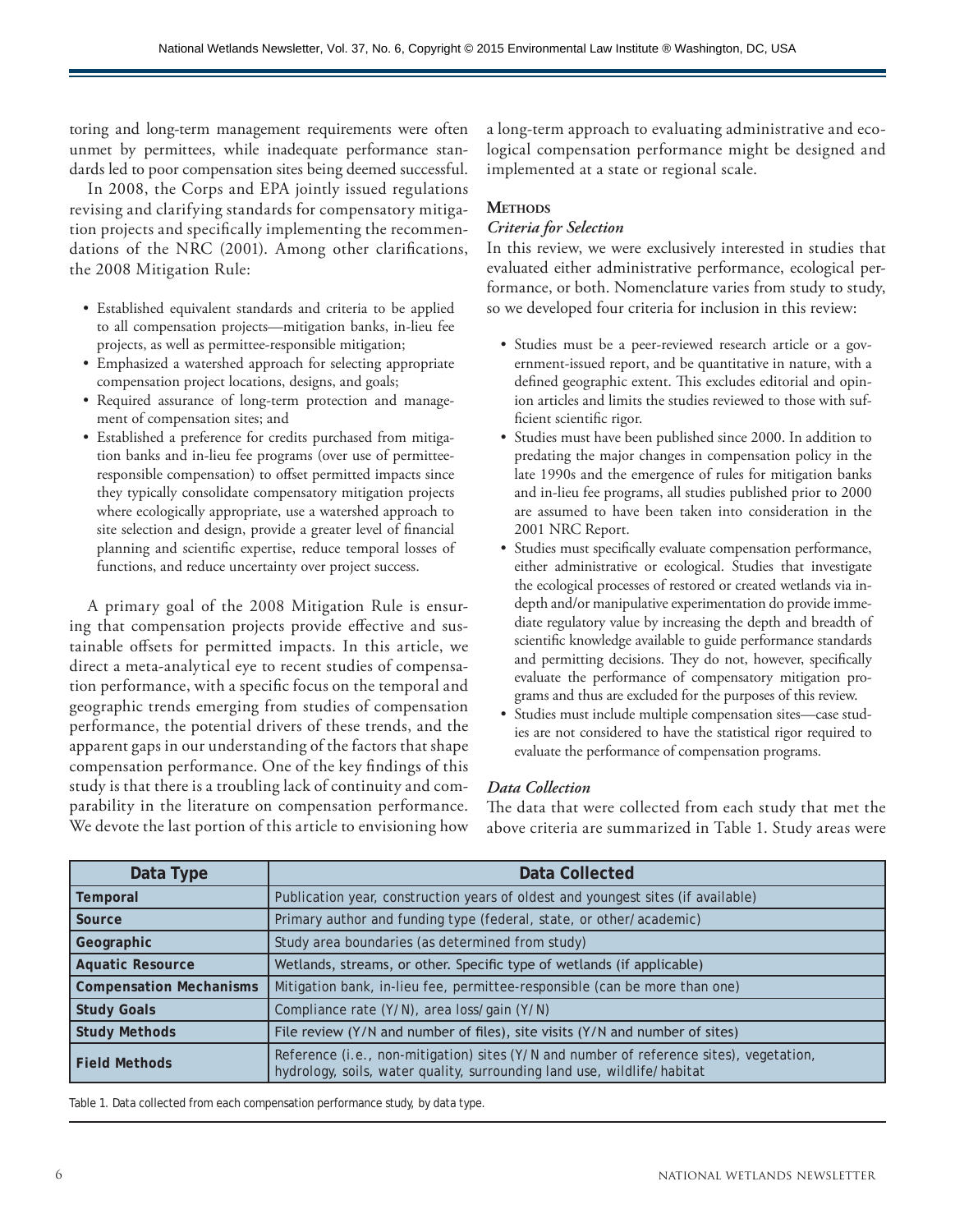typically defined by administrative boundaries such as state or county borders. A few studies were designed around watershed boundaries, and many were based on boundaries of environmental management areas such as water management districts or national estuary programs. When studies were designed around a specific wetland type within an administrative boundary, the boundaries were determined as the intersection of the known geographic distribution of that wetland type with the administrative boundary. To get a sense of how these studies were financed, funding source was determined as available from the information in the study acknowledgements. As stated previously, study goals were diverse and, as such, were difficult to classify into categories—we hence classified studies that measured compliance rates as "compliance"-type studies, and studies that measured a net gain or loss of wetland acreage as "area loss/gain"-type studies. "Compliance"-type studies generally spoke to aspects of administrative performance, while "area loss/gain"-type studies could speak to either administrative, ecological, or both types of performance, depending on the methods used. Studies could have both types of goals or neither type.

# **Results and Discussion**

## *Temporal Trends, Authors, and Funding*

Forty studies investigating compensation performance were found to meet the criteria defined above; they are summarized by publication year and author type in Figure 1. Compensation project age data was not accessible for all studies, but of the 38 studies with project age data, only three included sites constructed in the years following the 2008 Mitigation Rule.

No studies made any sort of comparison between sites constructed before and after the 2008 Rule, highlighting a serious need to evaluate if and how the 2008 Mitigation Rule has affected the administrative and ecological performance of compensatory mitigation programs.

Author and funding data suggest that state governments and federal funding are major drivers of studies on compensation performance. State governments seem to be the major generators of these studies, with state government employees contributing to 24 studies. Federal employees contributed to an additional six studies, making a full 75% of studies with some contribution from governmental authors, but funding data suggest that federal funding, EPA funding in particular, also plays an important role in supporting studies of compensation performance. Two-thirds of all state government-authored studies on compensation performance were funded through EPA Wetland Program Development Grants (WPDG) (EPA 2015), suggesting that this funding mechanism represents an important stimulus for research and assessment.

Publication trends suggest federal reports may also have a stimulating effect on studies of compensation performance. Following NRC (2001), 18 studies of compensation performance were published in 2001-2004, with eight studies published in 2003, the most of any year since 2000. There appears to be a smaller spike in studies evaluating compensation performance following GAO (2005). Contrastingly, the frequency of compensation performance studies has remained low in years following the 2008 Mitigation Rule. Low frequency of governmentauthored studies is responsible for this trend, something attributable to a variety of factors including the 2008 financial downturn and subsequent reductions in state and federal budgets and workforce. In discussions with the Association of State Wetland Managers (ASWM), state staff noted that employee time constraints were a major limitation on the frequency of evaluations. Funding through EPA WPDG remains widely available to states wishing to evaluate their compensation programs, but eligible state universities may be an important means



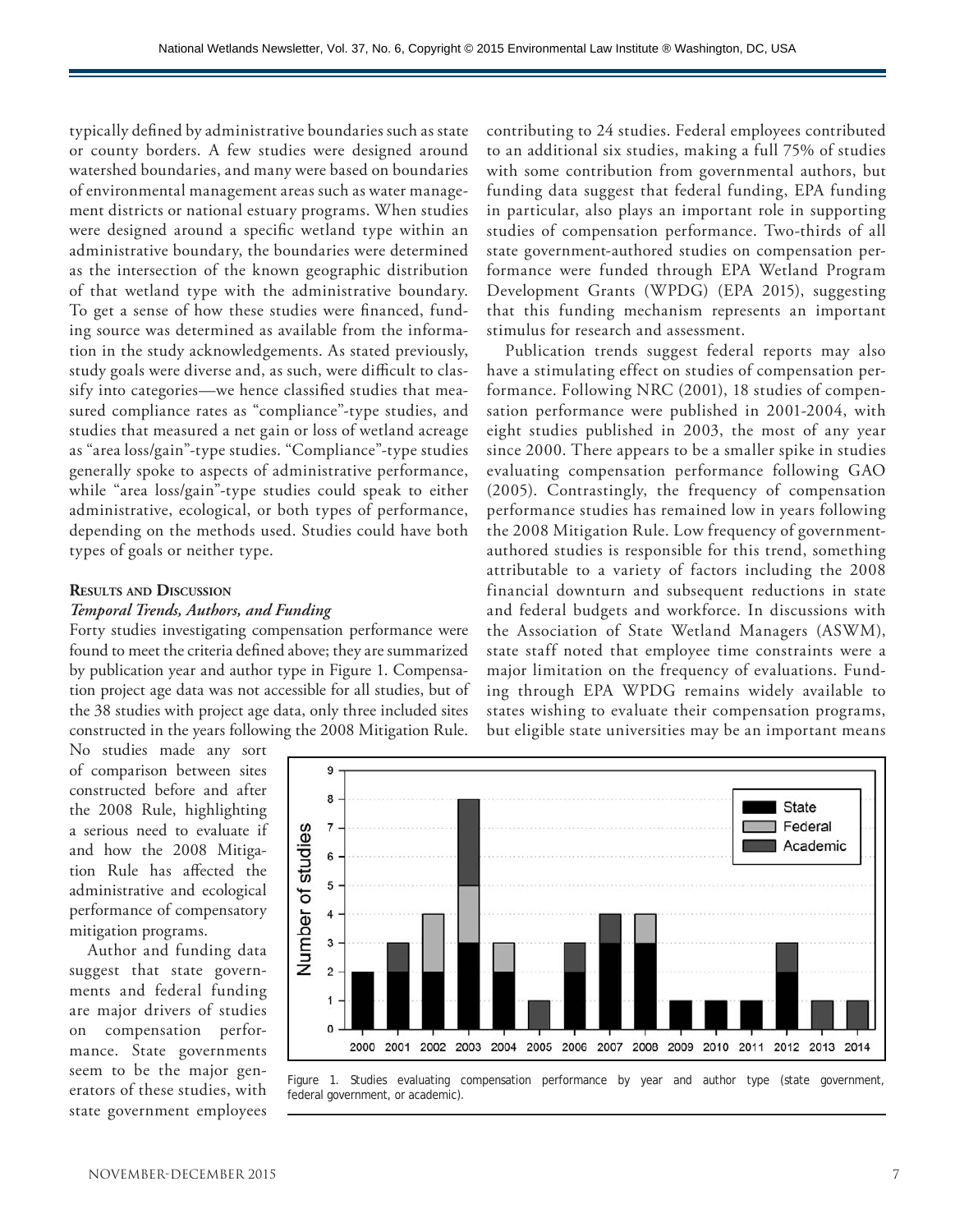

Figure 2. Studies evaluating compensation performance by study area and aquatic resource type (wetlands, streams, and/or reefs).

of supplementing state agency staff with support (universities that are agencies of a state government, i.e., chartered as part of a state government, are eligible to apply for Regional WPDG).

## *Geographic Trends and Resource Types*

Study area and resource type data are summarized in Figure 2. Studies are heavily concentrated in the eastern part of the United States. Florida, North Carolina, and Ohio—states with very active wetlands programs—accounted for over 25% of all studies. There are several states with less active wetlands programs that have not evaluated compensation performance, but certain geographic regions appear highly underrepresented, especially areas in the Upper Midwest and Southeast that have exhibited high rates of compensation since the 2001 NRC Report.

Studies are primarily focused on wetlands—35 of 40 investigated wetlands of any type. Most are broadly focused on wetlands, but a few focused on wetland types thought to be particularly sensitive and difficult to compensate for, such as coastal and mangrove wetlands, vernal pools, and prairie potholes. Wetlands remain a dominant resource for which compensation is required, so it is appropriate that wetland compensation is well-studied.

There has been a large increase in the number of stream mitigation banks and stream-related in-lieu fee projects approved over the last 15 years (RIBITS 2015). Since the 2008 Mitigation Rule, there was an increased interest in evaluating stream compensation performance. Still, only six of 40 studies examined stream-compensation performance, four of which were conducted in the same state (North Carolina). The 2008 Mitigation Rule makes specific note of the necessity of in-kind compensation for streams and their functions—it is essential to evaluate the ecological perfor-



Figure 3. Mitigation bank and in-lieu fee program sites, and studies evaluating mitigation bank and in-lieu fee program performance by study area.

mance of stream-compensation sites with the level of rigor applied to wetland sites. As stream compensation becomes prevalent in the Southeast, Ozarks, and Northwest, evaluations of stream compensation performance should keep pace to ensure that compensation projects effectively and sustainably fulfill their intended purposes.

#### *Compensation Mechanism and Method*

Figure 3 shows the nine studies that evaluated the performance of mitigation banks and/or in-lieu fee sites; the other 31 studies exclusively focused on permitteeresponsible mitigation, often purposely excluding mitigation bank and in-lieu fee program sites. All but one of the nine studies evaluating mitigation bank or in-lieu fee site performance were conducted by state governments (California, Florida, Louisiana, Maryland, North Carolina, and Ohio), and all but two were funded via WPDG. Only one state (North Carolina) evaluated stream compensation performed by mitigation banks and an in-lieu fee program. The 2008 Mitigation Rule made mitigation banks the preferred compensation mechanism in the §404 program. Of the three compensation mechanisms, only mitigation banks require that the mitigation site be secured, the restoration plan approved, and necessary financial assurances provided before the site can be used for any compensation purposes, and all credit releases are tied to demonstrated achievement of project milestones or ecological performance standards. This makes mitigation banks the least risky form of compensation, at least in terms of administrative performance. However, for all compensation mechanisms, including banks, it is important to periodically investigate whether the performance standards used are resulting in the desired long-term ecological outcomes. Since the 2008 Mitigation Rule,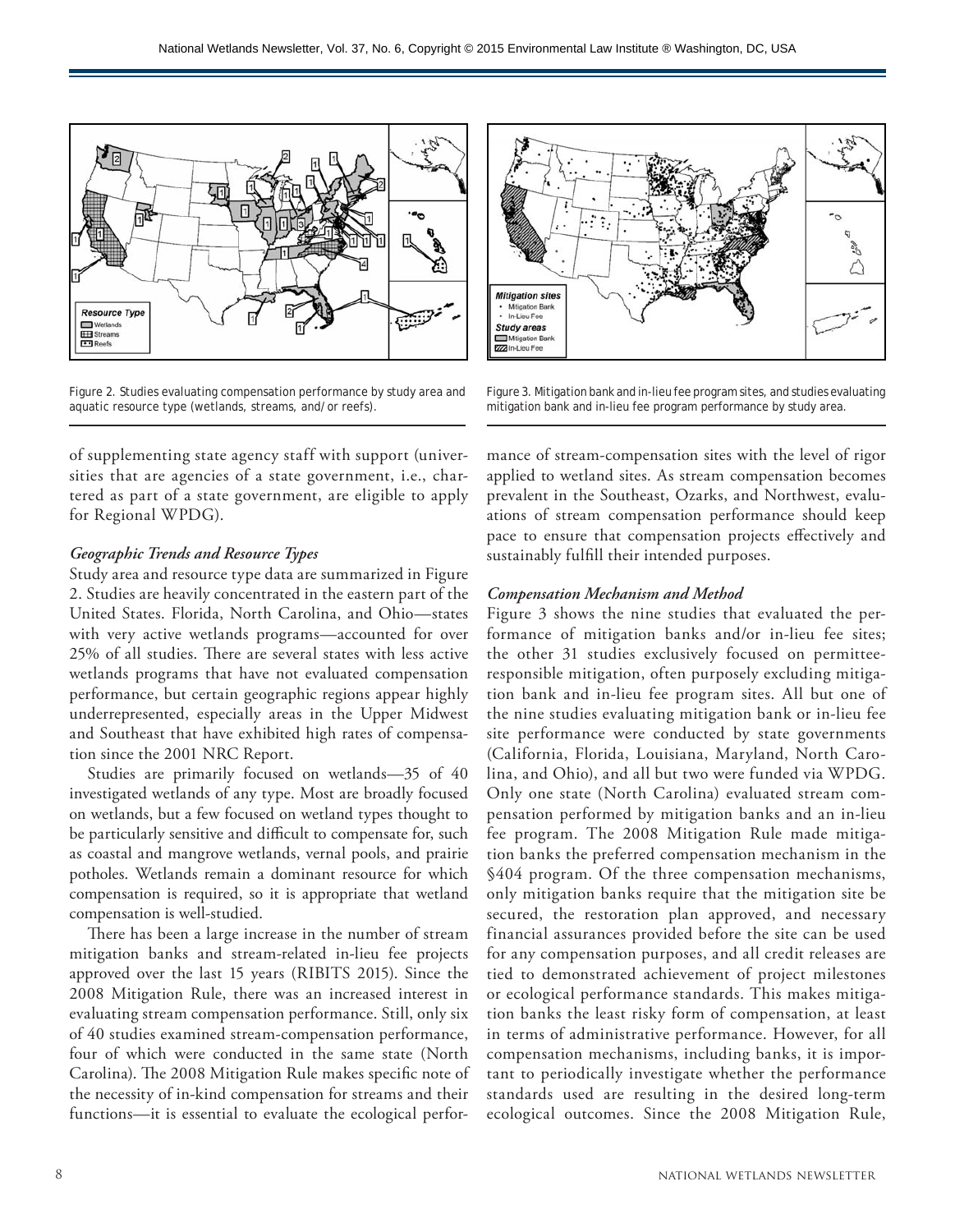increased attention has been directed towards mitigation banks and their performance standards, but the long-term outcomes of each mitigation mechanism can be difficult to interpret when they are investigated in isolation rather than compared to each other.

Studies primarily focused on aquatic resource restoration and establishment projects—34 and 33 studies, respectively—and frequently excluded enhancement and preservation sites from consideration. Fifteen studies examined enhancement projects, and 12 examined preservation projects. Restoration and establishment projects are the most

common forms of compensation, and are often prioritized because they generally result in replacement of both aquatic resource area and function. Nevertheless, it is important to investigate the ecological and administrative effectiveness of enhancement and preservation projects.

#### *Study Goals*

Studies measuring permittee compliance rates, of which there were 17, became much less common following the 2008 Mitigation Rule. Only three studies have measured compliance rates since 2008 (25% of total studies since 2008), compared to 14 studies measuring compliance from 2000-2008 (50% of total studies 2000-2008). Compliance remains of interest to all agencies involved in compensatory mitigation and needs to remain a focus of investigation, but interest has shifted to also include ecological performance as the challenges associated with stream and wetland restoration are further elucidated and focus on ecological function becomes more prevalent in both science and policy.

Comparing the areas (or linear lengths in the case of stream compensation) of impacted and compensated wetlands within a specified geographic area is a common approach to evaluating whether a mitigation program is resulting in a net loss or gain of aquatic resource area and is used in 18 different studies (e.g., Robb 2001; Porej 2003; Kettlewell et al. 2008; and Hill et al. 2012). There is a significant amount of overlap between the studies measuring compliance rates and those comparing impacted and compensated areas (11 studies), but they appear to be well-dispersed over the years since 2000. The "area loss/ gain" approach to evaluating compensatory mitigation reflects the priorities of state wetland programs during this time period—to inventory all mitigation sites and

evaluate compliance rates. These studies utilize similar ways of measuring performance (% compliant, net gain/ loss), which allows for temporal and geographic trends to be drawn, such as in NRC (2001) and Kihslinger (2008).

"One aspect of compensation performance evaluation rarely included in the studies reviewed was the evaluation of trends in performance over time."

However, as the authors above pointed out, merely comparing the areas of impacted and compensated aquatic resources may provide misleading information on whether the functions of these ecosystems are being adequately compensated for.

We found 16 studies that neither measured compliance rates nor compared impacted and compensated areas. These were

often highly detailed field studies, with 20 or fewer sites, interested in assessing specific biological functions (Penrose 2006; VanDeWalle et al. 2008), examining ecological processes over long time horizons (Spieles 2005; Shafer & Roberts 2008), or developing assessment tools (Hatfield et al. 2004; Wilcox 2009). These studies reflect an increased emphasis on the ecological performance of compensatory mitigation rather than administrative performance, but the disparate methods and approaches used by these studies make it difficult to infer geographic or temporal trends in ecological performance.

One aspect of compensation performance evaluation rarely included in the studies reviewed was the evaluation of trends in performance over time. Few states have conducted more than one study (Figure 2), and those evaluations that have been performed tend to lack the methodological similarity to allow comparison. Two exceptions are the states of North Carolina and Ohio; although their numerous studies have utilized varying methods, they have been able to draw some limited conclusions about changes in administrative and ecological performance over time. The Great Lakes Evaluation of Compensation Sites study in Ohio (PGE & MBI 2012) found a 200% increase in the proportion of mitigation bank sites meeting vegetative performance standards compared to a study seven years previous (Mack & Micacchion 2006), concurrent with a roughly 30% decrease in success rate of permittee-responsible mitigation sites.

#### *Study Methods*

File review is a common component of compensation studies, found in 38 of 40 studies reviewed. Nine studies relied purely on file review without any field assessment of mitigation sites. Mitigation plans and monitoring reports are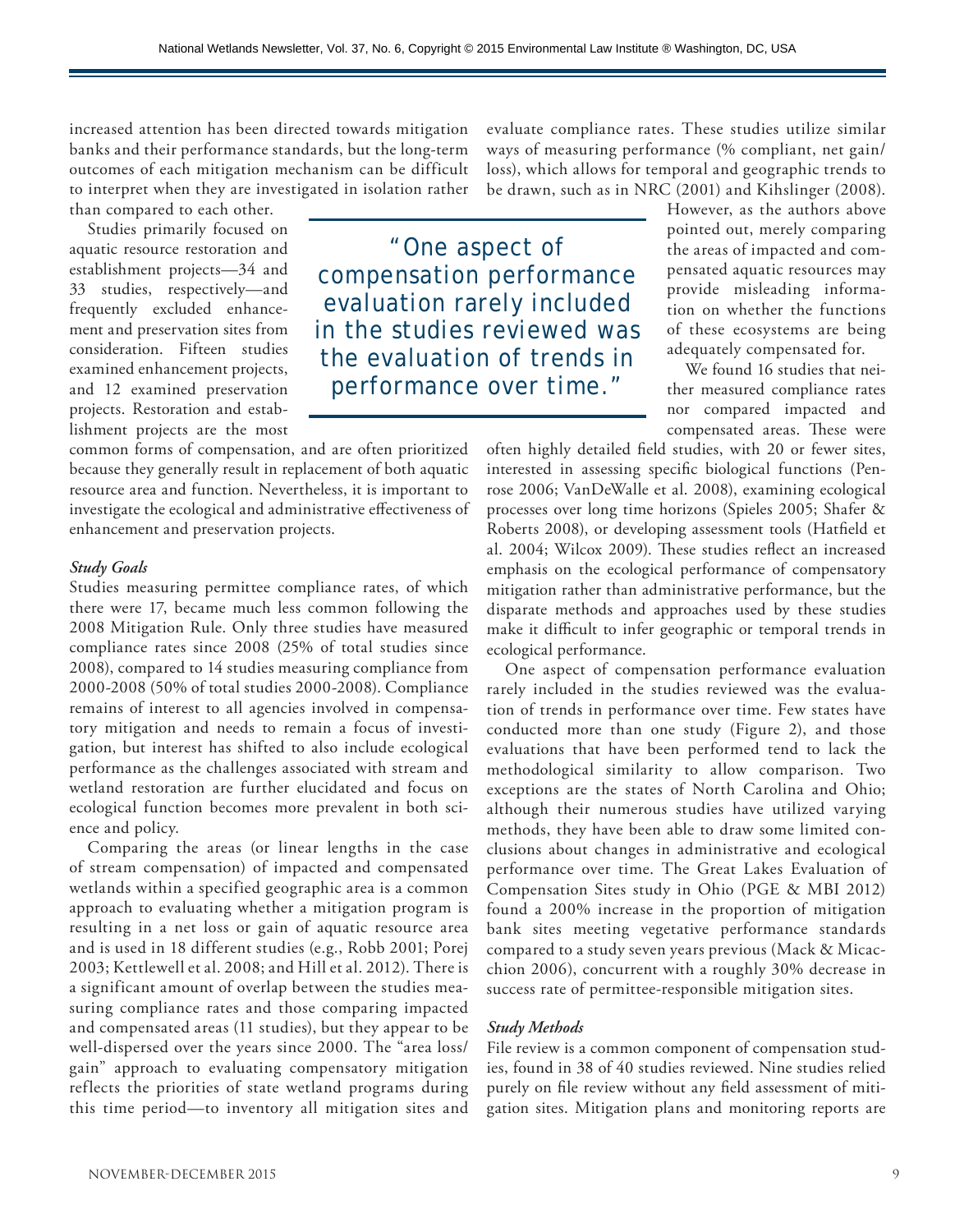an increasingly information-dense resource and can be obtained from the Corps district offices or through state §401 permitting agencies, or via online repositories for these documents such as the Regulatory In-lieu Fee and Bank Information Tracking System (RIBITS) (USACE 2015). The information regarding compensation and impact areas included in mitigation plans and permits is well-suited to evaluating aquatic resource area loss or gain, and monitoring reports can often be used to assess compliance. Monitoring reports can also be a valuable resource for academic authors for whom more polished documentation of program performance may be elusive; Margaret Palmer and Kelly Hondula (2014) analyzed monitoring reports from stream mitigation projects in the coal fields of southern Appalachia, finding that water quality and biological condition at many of these sites were poor and showed no sign of improvement over the monitoring period.

Field visits were also a common component of studies of compensation performance, and took place in 31 of the studies reviewed. The number of mitigation sites analyzed was highly variable, ranging from four to 204, with a mean of 41 sites. Studies involving a large number of field sites often utilized rapid-assessment methods for single-site visits, while others opted for fewer sites in favor of more detailed assessments or longer monitoring periods. Field methods tended to focus on wetland indicators—vegetation (28 studies), hydrology (19), and soils (15). Thirteen studies evaluated fauna or wildlife habitat. Other possible contributors to compensation performance were not measured as often—surrounding land use was evaluated in 10 studies and water quality was only evaluated in five studies.

Only 10 studies measured the same variables at nonmitigation wetland sites, either in a paired study design or in a different wetlands assessment. Reference sites can be an important tool in assessing ecological performance (Brinson & Rheinhardt 1996; Moorhead 2013), but present their own challenges. Some think it is unrealistic to expect restored systems to perform exactly like pristine or unimpaired wetlands, but comparison to reference conditions can establish whether compensation sites are on a positive ecological trajectory. Different reference sites and/ or baseline conditions make it difficult to compare results from different studies, whether they occur in different time periods or geographic areas.

#### **Study Highlights**

This study highlights a number of knowledge gaps and weaknesses in the current assessment and evaluation of compensation performance:

- • Published compensation performance evaluations have decreased in frequency, particularly since the 2008 Mitigation Rule, likely due in part to the 2008 financial downturn and subsequent reductions in state and federal budgets and workforce.
- • Some states have conducted several assessments of their compensation programs since 2000, while large geographic areas have seen no assessment whatsoever.
- Stream compensation has increased in volume over the past 15 years, but assessments of stream compensation performance have not kept pace.
- In states where compensation performance has already been evaluated, there is a need to evaluate how the provisions of the 2008 Mitigation Rule are affecting the ecological performance of all three compensation mechanisms, especially as the volume of compensation conducted by mitigation banks and in-lieu fee programs continues to increase.
- • An increased emphasis on aquatic resource function has led to a shift away from studies focusing entirely on compliance and loss or gain of wetland area, but a lack of standardized methods makes comparing these studies across time and space difficult.

#### **Developing a Programmatic Approach to Compensation Performance**

We believe that many of the problems highlighted above stem from the lack of a long-term vision for compensation performance. As mentioned previously, aquatic resource compensation programs must be built on a strong scientific foundation, and should be supported through continuous investigation and application of the principles of restoration ecology. Resources such as ASWM's "Improving Wetland Restoration" webinar series (Stelk et al. in preparation) represent an important tool in disseminating scientific knowledge and provide a forum for regulators and scientists to discuss the challenges and lessons of administering ecologically successful compensation programs.

We believe that compensation programs should take this long-term approach to evaluating and improving their ecological and administrative performance as well. This could be addressed using a programmatic approach, which would be customizable to state needs, sustainable over very long time horizons, and allow for interpretation of national trends. Key steps of such an approach include:

- Adopt an appropriate study design.
- • Organize compensatory mitigation project files in a geospatial database.
- Conduct baseline evaluation and subsequent evaluations using the study design at regular intervals (e.g., every five to 10 years).

#### *Adopt an Appropriate Study Design*

Developing an appropriate study design that is tailored to address individual state needs while also allowing for compar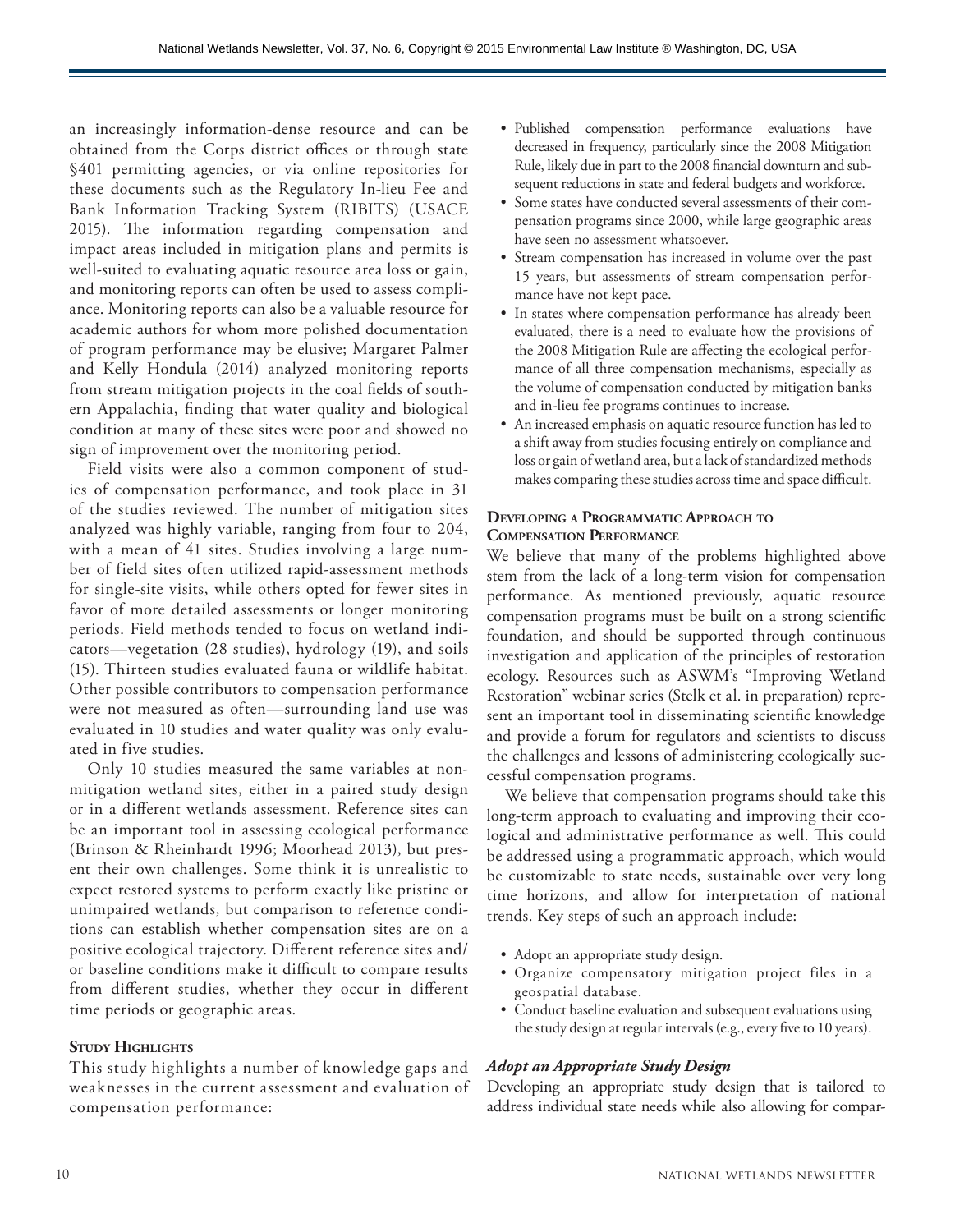ison with findings from other states and continued improvement of national policy is a challenging yet crucial step. The Environmental Law Institute (ELI) convened a panel of wetland scientists to develop a study design to assess and compare the ecological outcomes of the three compensatory mitigation mechanisms using an approach that enables ongoing and replicable assessments (ELI 2013). While this effort was focused on development of a national study design and focused exclusively on wetland compensation projects, it has a number of important implications for states developing a study design to address wetland, stream, and other aquatic resource compensation projects.

The national study design (ELI 2013) recognizes that relevant ecological data on impact sites may not be available, so evaluations of losses at impact sites and gains at mitigation sites may not always be possible. It also recognizes that relevant baseline ecological data is often not available for compensation sites. These considerations affected the approach to the study design and lead study design authors to frame a methodology that addressed the following questions:

- How does the ecological condition of compensation sites compare to the least-disturbed reference condition?
- • How does the condition of compensation sites compare to the ambient condition of a population of non-compensation wetlands or other aquatic resources (ambient condition represents wetlands, or other aquatic resources, across the full range of human disturbance, i.e., from most-disturbed to least-disturbed)?
- Does the condition of compensation sites differ as a function of the three compensation mechanisms (mitigation banks, in-lieu fee programs, permittee-responsible mitigation)?
- • Does the condition of compensation sites differ as a function of the four compensation methods (restoration, establishment, enhancement, preservation)?

These questions do not address administrative performance, and states would thus need to supplement any study design with additional questions to evaluate regulatory compliance; however, the data collection entailed in addressing the four questions above would easily facilitate answering a number of questions relevant to administrative performance.

The national study design (ELI 2013) leverages a number of key facets that are common to both the National Wetland Condition Assessment (NWCA) and the National Rivers and Streams Assessment (NRSA) (EPA 2015) and could be useful to states developing a compensation study design; these include:

*• Generalized Random Tesselation Stratified (GRTS) Survey Design:* Both the NWCA and the NRSA identify sample points using the GRTS survey design for an aerial resource developed by EPA's Environmental Monitoring and Assessment Program (Stevens & Olsen 1999; 2004). GRTS provides a geospatially balanced (based on the location of existing sites) probability sample of a target population. This method has been widely employed in surveys of aquatic sites. The power of this survey design is that it can be used to produce an unbiased estimate of the performance (with known probability and error rates) of an aquatic resource over large geographic areas, despite the relatively small number of samples collected. In the context of a compensation evaluation, this sampling design allows results to be reported as estimates of the proportion by area by a compensation mechanism that meets desired ecological outcomes with a known level of confidence. For example, results could identify what proportion of compensation at mitigation banks or permitteeresponsible mitigation was in the category of good, fair, or poor. GRTS requires a large sample size though, and may not be appropriate for study areas with few compensation sites.

- *• Field Operations Manual:* Once sites have been identified for sampling, field operations manuals from the NWCA and the NRSA, which include protocols for evaluating wetland and stream condition, respectively, could be utilized. For example, the NWCA manual includes protocols to evaluate vegetation, soils, and hydrologic stressors at sample sites. States may have more robust, regionally tailored wetland or stream sampling and assessment protocols that should be used to supplement or replace the NWCA/NRSA protocols.
- *• Reference Network:* A network of reference sites that represent the full range of human disturbance, i.e., from mostdisturbed to least-disturbed, is a valuable tool to help support analysis of the results of a compensation study. To date, the NWCA has sampled approximately 1,000 wetland sites and the NRSA has sampled over 3,000 river and stream sites that span a wide range of aquatic resource condition. NWCA and NRSA ambient assessments can provide context to interpret findings of compensation assessments, providing a basis of comparison across regions and states.

The national study design (ELI 2013) also identifies relevant information that should be reviewed from the files for each of the compensation projects selected for sampling. These include the compensation mechanism, compensation method, permit, mitigation plan, performance standards, and any monitoring reports. For mitigation banks, this would also include bank instruments and for in-lieu fee projects, it would include in-lieu fee program instruments and associated site-specific mitigation plans. Lastly, the national study design provides guidance on effective data analysis, compilation, and reporting to support answering the four study questions. Two pilot studies (PGE & MBI 2012 and Hill et al. 2013) were con-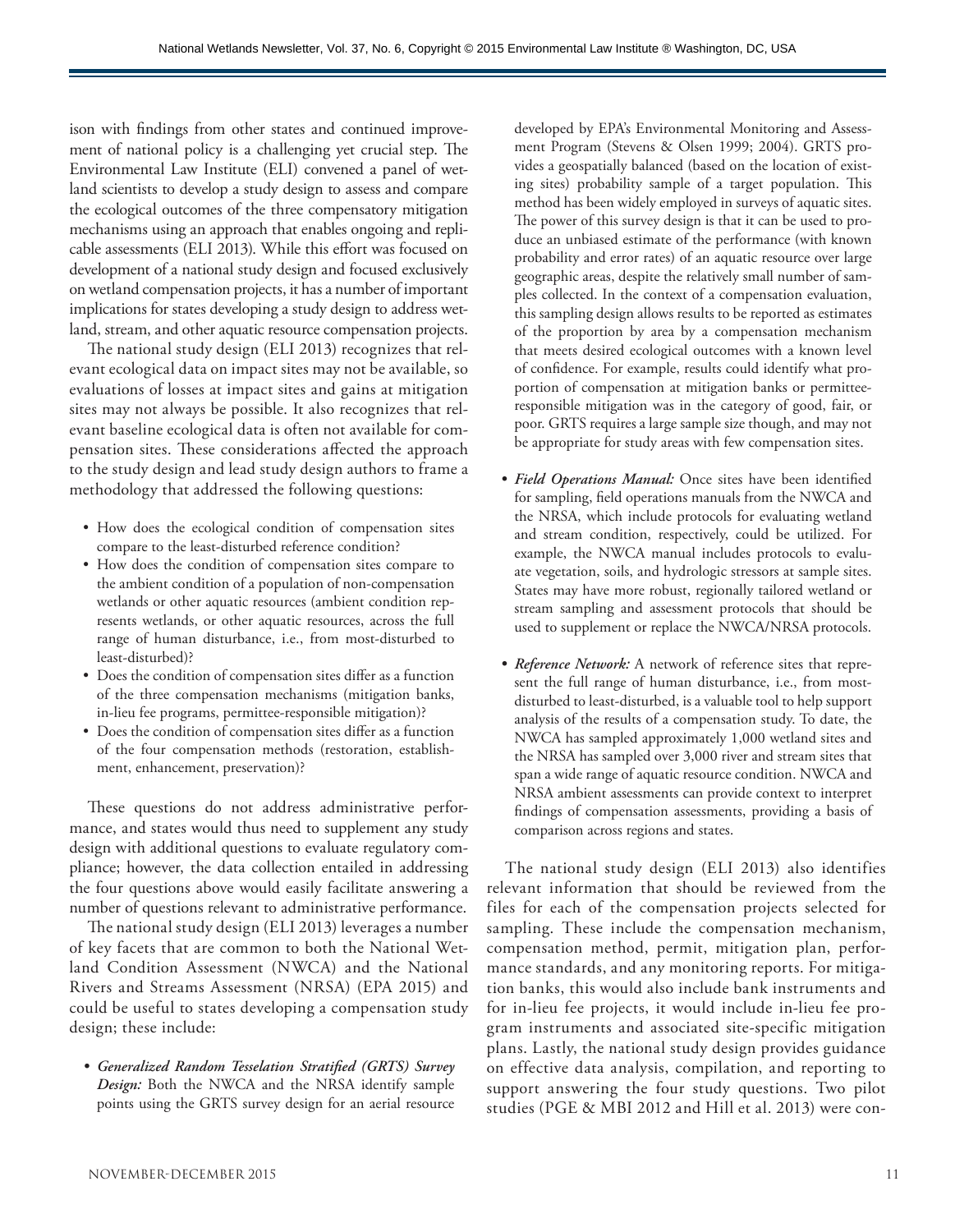ducted using the principles of the national study design in Ohio and North Carolina, respectively. These studies were able to investigate the relative performance of different compensation mechanisms and compare them across geographic regions, as well as draw some limited conclusions about temporal trends by comparing their results to pre-Mitigation Rule studies, suggesting that the study design represents a useful template that addresses some of the specific knowledge gaps highlighted above (Fennessy et al. in preparation).

## *Organize Compensatory Mitigation Project Files in a Geospatial Database*

One of the major limitations on the number of compensation evaluations is the considerable resource expenditures associated with locating, compiling, sorting, and reviewing information and files regarding compensation projects in the study area. Organizing relevant information for each compensation project (see previous section) in a geospatial database dramatically reduces these expenditures for subsequent evaluations and is an important step in operationalizing a programmatic approach to compensation performance evaluation and could have the added benefit of providing a mechanism to link impact sites to their respective compensation sites. Not only is such a database an efficient way of managing compensation project information, it is necessary in order to utilize the GRTS survey design, which requires mapped polygons of each compensation site. Creating such a database should leverage existing data sources such as RIBITS, which currently includes information regarding over 1,400 approved mitigation bank sites and over 50 approved in-lieu fee programs (USACE 2015). Important considerations in developing the database include determining how many years of historical data will be included, how compensation project information going forward will be maintained, and whether any of the information in the database will be available to the public online.

## *Conduct Baseline Evaluation and Subsequent Evaluations Using the Study Design at Regular Intervals*

Using the selected study design as described above, a sample can be drawn from the state's geospatial database of compensation sites. Using this sample, sites are selected and then file review, field evaluation, and data analysis are conducted for the selected sites. Based on the results of this baseline evaluation, adjustments and refinements can be made to the study design itself. In order to facilitate analysis of trends over time, additional evaluations should be conducted at regular intervals, e.g. every five to 10 years, using new samples drawn from the state's compensation site database. This kind of ongoing analysis provides important feedback on compensation performance that can be used to inform policy and regulatory changes, including improvements to compensatory mitigation project performance standards.

#### **CONCLUSION**

It is important to evaluate both administrative and ecological performance at compensation sites on a regular basis. Our review of evaluations of compensation performance published since 2000 finds that the frequency of these studies (particularly since issuance of the 2008 Mitigation Rule) is on the decline, large gaps exist in evaluation for certain geographic areas (e.g., Southeast, Midwest, Mountain West, Southwest, and Pacific Northwest) and resource types (most notably streams), and when evaluations are done, there is a lack of consistency among studies in how compensation performance is defined and assessed. We propose the development of a programmatic approach to compensation performance evaluation, which would be customizable to state needs, sustainable over very long time horizons, leverage preexisting national aquatic resource surveys, and allow for interpretation of temporal and geographic trends at larger scales than currently possible. EPA WPDG continue to be available to states wishing to better track and evaluate compensation, while partnering with academic institutions may help provide the logistical support needed to gather information and conduct field surveys. We look forward to working closely with states, the Corps, and other federal agencies to develop and refine a programmatic approach to compensation performance evaluation.

*We thank Corps Headquarters, the Corps' Institute for Water Resources, and the Association of State Wetland Managers for collaborating on this effort. This project was supported in part by an appointment to the Internship/ Research Participation Program at EPA's Office of Water and administered by the Oak Ridge Institute for Science and Education through an interagency agreement between the U.S. Department of Energy and EPA. The views expressed in this article are the authors' own and do not necessarily reflect the views or the policies of EPA.*